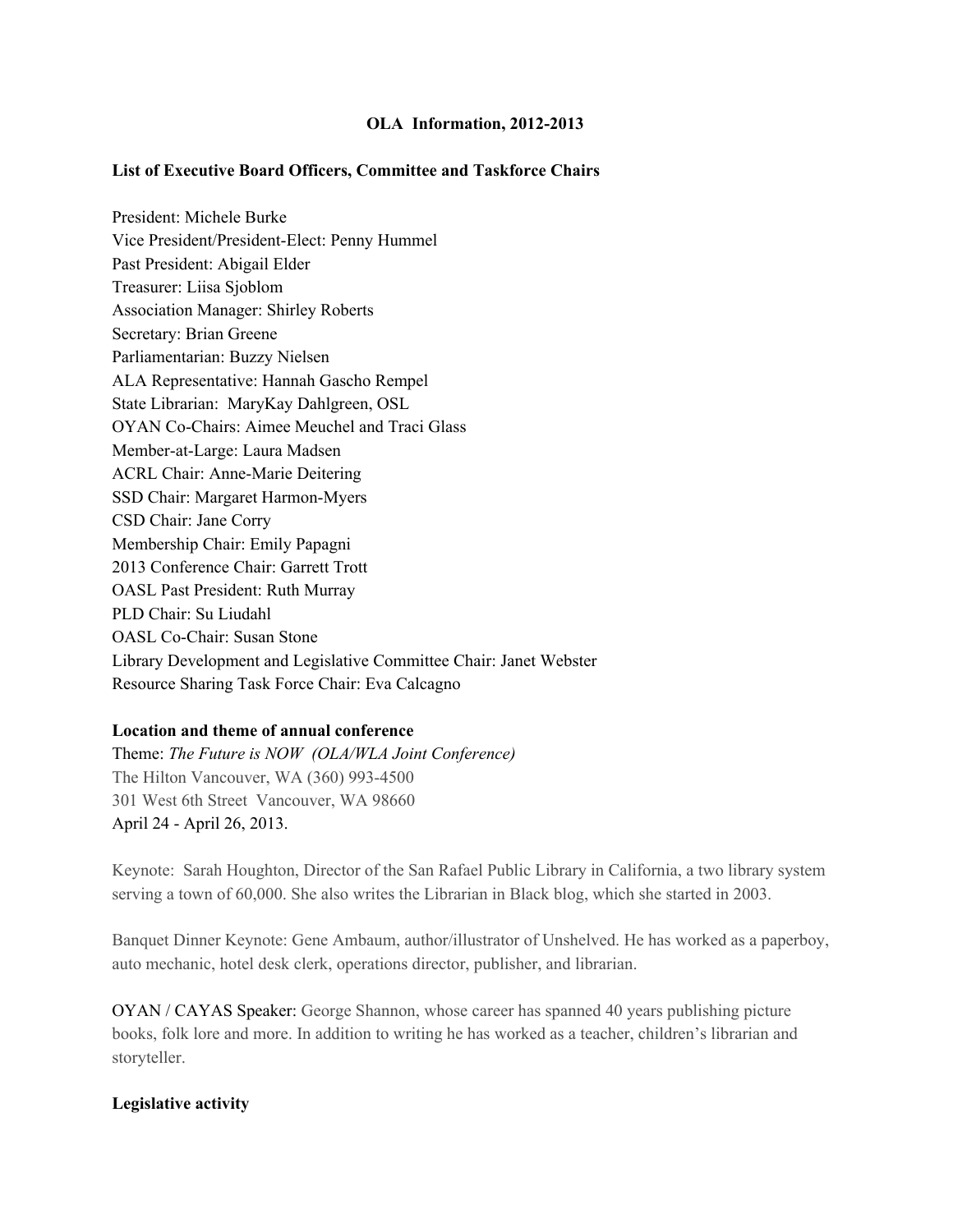Participated in ALA National Library Legislative Day in Washington DC Provided testimony at legislative hearings for the State Library Provided testimony to the Oregon Education Investment Board 2013 Library Legislative Day, Salem, Oregon 2013 Library Snapshot day 2012 Participation in making October national Information Literacy Month

## **Notable awards/honorary memberships**

**(See http://www.olaweb.org/assets/BoardMeetings/April2013/olamin\_2013.04.25.pdf)** OLA Legislator of the Year: OLA Librarian of the Year: Eva Calcagno Library Employee of the Year: Library Supporter of the Year: Honorary Life Membership: Intellectual Freedom Committee Award: Evelyn Sibley Lampman Award: Ole Award

# **Outstanding events that you remember**

- The executive board finalized and the membership approved an OLA mission statement: *OLA provides advocacy, education, leadership and collaboration to continually strengthen Oregon's libraries and the communities we serve.*
- Reviewed, and laid the groundwork for an OLA investment policy (Joe Mansfield, Wells Fargo representative attended a board meeting as a guest consultant)
- We created an advocacy taskforce which met regularly, reported to the board, and made a recommendation for strengthening advocacy work in the association. Most of this recommendation was blocked.
- We introduced the idea of the information literacy continuum and how to expand the scope of the Library Development and Legislative Committee to include IL advocacy and engagement with Department of Education initiatives. Although the association via ACRL and LIRT has a history of effective engagement in IL advocacy when needed, the association continues to struggle with incorporating any kind of formal IL/Higher Ed advocacy into the LDLC framework.
- The State Librarian became a non-voting member of the board (this was in either 2013 or 2014 and was wholeheartedly supported by the state librarian)
- Formed the Library Assessment Round Table (LART)
- OLA Passport Program launched
- OLA mentoring program launched
- Completed OLA OASL Merger
- Membership committee created promotional videos for the association
- PLD created Public Library Standards
- CSD Chair, Jane Corry began strategic planning for the division